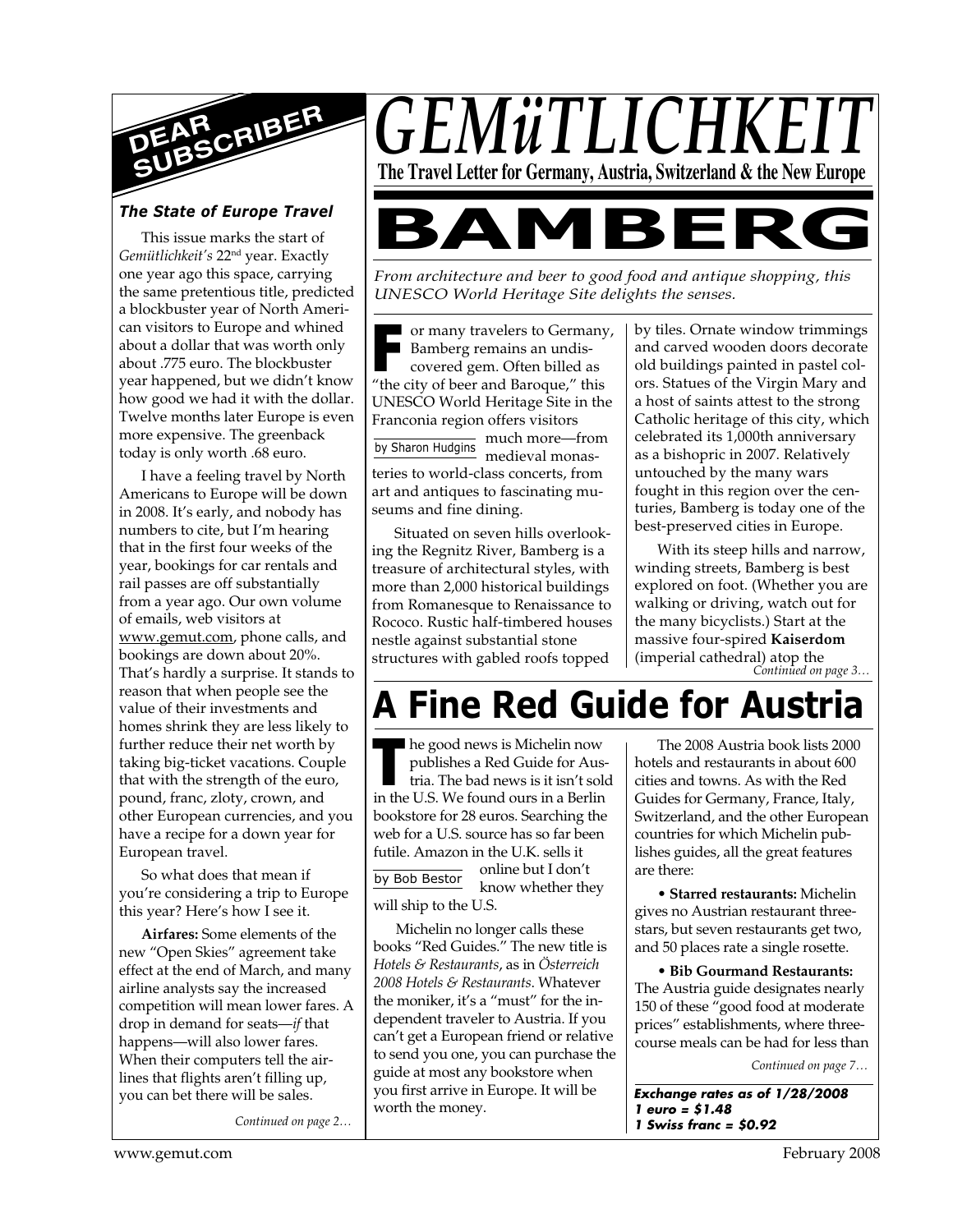## *DEAR SUBSCRIBER Continued from page 1*

The question at this time of year is always, "when should I buy my air tickets to Europe?" Despite the "more competition" speculation and the prospect of lower demand, my answer is still the same: the earlier the better. The cheapest seats go quickly and any seats left empty by North Americans may well be filled by Europeans attracted to the U.S. by a weak dollar. As to the "Open Skies" talk, competition among airlines that fly transatlantic routes is already fierce. So, yes, you might save \$50 or \$100 by waiting for a spring sale, but past experience says such a strategy is more likely to cost you \$200 or \$300. Recently a subscriber inquired if he should buy Newark to Frankfurt tickets now at \$560 for September travel or wait for lower prices. I pointed out that \$200 of the \$560 is taxes and fees, making the each-way ticket price \$180. There's not much left for the airlines to cut. My advice is, if you know you're going, make the best deal you can now.

**Car Rentals:** Amazingly the cost for a one-week rental in Germany (4 doors, compact, air, \$234) is up less than six percent from a year ago. Meanwhile, the euro has risen about 14 percent and we've had a full year of inflation. Renting a car is a better deal than it was a year ago.

More and more cars come with free GPS, though the devices work only in the country in which the car is rented. Diesel-powered cars offer the double advantage of cheaper fuel and higher mileage, but rental companies won't guarantee a specific type of engine.

**Rail Passes:** The basic, 15-consecutive-day, **Global Eurail Pass** has risen from \$635 to \$744, more than 17 percent in one year. If you buy the 15-day **Global Saver Pass** (two or more people traveling together) the price is \$630. But as Eurail adds more two, three, four, and five-country passes, the 20-country Global product becomes less practical. After all, other than under-30 backpackers, how many of us want to see more than five countries in one European vacation? Note that if you purchase a three, four, or five-country **Eurail Select Pass** (from \$400) by March 31 you get a free day of travel on the six, eight and 10-day versions. Rail passes are good for six months from the date of issue.

The **Germany Twin Pass**, at \$181 per person for four nonconsecutive days' travel, is still a good buy. The first-class version is \$246. You can add extra days to the second-class pass for around \$22 per person, and about \$29 first-class. For travelers with a big-city itinerary, Hamburg-Berlin-Dresden-Munich, for example, it's *the* way to go. All German passes are accepted on DB's fast and comfortable ICE trains.

Rail buffs will always return to Switzerland to experience the country's wondrous, integrated transport system. The frequent trains mesh schedules with the lake steamers and busses, and they all seem to connect seamlessly with city transport as well as cable cars and funiculars. The eight-consecutive-day **Swiss Saver Pass** is \$240 secondclass and \$370 first-class, up \$5 and \$18 respectively from '07. A great Swiss Pass advantage is that all kids under 16 travel free with an adult. (Read my post at  $\frac{http://}{$ theeuropetraveler.com about the advantages of a Swiss Pass over a Eurail Passes that include Switzerland).

In order to compete with regional, discount airlines, Europe's railroads continue to introduce new high-speed tracks and equipment and low prices. You can order pointto-point tickets online at individual country rail websites such as Germany's www.bahn.de. You'll see a fair number of E29 fares on longer

*Continued on page 8…*

## **Using Gemütlichkeit**

• Hotel prices listed are for one night. Discounts are often available for longer stays.

• All hotel prices include breakfast unless otherwise noted.

 $\bullet$  Local European telephone area codes carry the "0" required for in-country dialing. To phone establishments from outside the country, such as from the USA, do not dial the first "0".

## **Logging on to Our Website**

Back issues in PDF format from January 1993, except for the most recent 10, are available free to subscribers only at www.gemut.com (click on "Members"). To access the issues, enter the user name and password published in this space each month. The new codes are:

User Name: **gerb** Password: **7654**

| <b>GEMÜTLICHKEIT</b><br>Vol. 22, No. 1                                                                                                       | <b>HOTEL RESTAURANT RATING KEY</b> |              |                            |              |
|----------------------------------------------------------------------------------------------------------------------------------------------|------------------------------------|--------------|----------------------------|--------------|
| <b>February 2008</b><br>The Travel Letter for Germany, Austria, Switzerland & the New Europe                                                 | <b>Rating Scale</b>                | <b>Scale</b> | <b>Restaurant Criteria</b> |              |
|                                                                                                                                              | Excellent                          | $-20$<br>16  | Food                       | 65%          |
| <b>Robert H. &amp; Elizabeth S. Bestor</b><br><b>Publishers:</b><br>Nikki Goth Itoi<br><b>Executive Editor:</b>                              | Above Average                      | 12<br>$-15$  | Service                    | 20%          |
| <b>Contributors:</b><br><b>Tom Bross</b>                                                                                                     | Average                            | $8 - 11$     | Atmosphere                 | 15%          |
| Lydia Itoi                                                                                                                                   | Adequate                           | 4 - 7        |                            |              |
| <b>Thomas P. Bestor</b><br><b>Consulting Editor:</b><br><b>Online Services:</b><br><b>Kurt Steffans</b>                                      | Unacceptable                       | $0 - 3$      |                            |              |
| <b>Subscriber Travel Services:</b><br><b>Andy Bestor, Laura Riedel</b>                                                                       | <b>Hotel Rating Criteria</b>       |              | <b>Value Rating</b>        | <b>Scale</b> |
| Gemütlichkeit (ISSN 10431756) is published 10 times each year by UpCountry                                                                   | People/Service                     | 30%          | Outstanding Value          | $17 - 20$    |
| Publishing, 288 Ridge Road, Ashland OR 97520. TOLL FREE: 1-800/521-<br>6722 or 541/488-8462, fax: 541/488-8468, e-mail travel@gemut.com. Web | Location/Setting                   | 15%          | Very Good Value            | $12 - 16$    |
| site: www.gemut.com. Subscriptions are \$67 per year for 10 issues. While                                                                    | Guestrooms                         | 30%          | Average Value              | $9 - 11$     |
| every effort is made to provide correct information, the publishers can make<br>no quarantees regarding accuracy.                            | Public rooms                       | 5%           | <b>Below Average Value</b> | $5 -$<br>8   |
| <b>POSTMASTER: SEND ADDRESS CHANGES TO:</b><br>Gemütlichkeit, 288 Ridge Road., Ashland OR 97520                                              | Facilities/Restaurant              | 20%          | A Rip-Off                  | $0 -$<br>4   |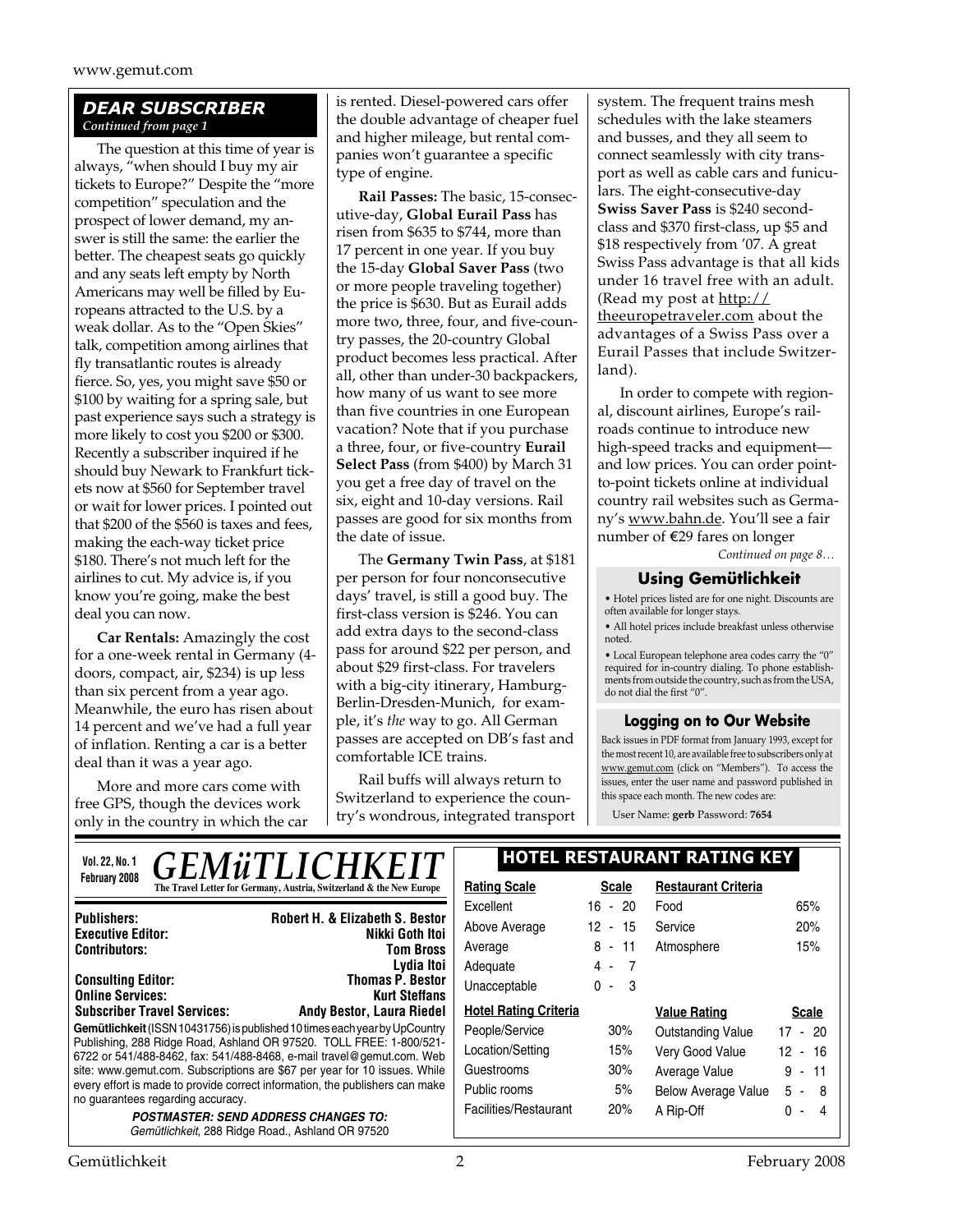www.gemut.com

#### *BAMBERG Continued from page 1*

**Domberg** (Cathedral Hill). Consecrated in 1237, this masterpiece of Romanesque and early Gothic architecture contains the tombs of Emperor Henry II, his wife Kunigunde, and Pope Clement II, as well as a carved altarpiece by Veit Stoss and the emblematic "Bamberg Horseman" statue of a handsome young king on horseback (a stylized drawing of which is now the city's logo).

Flanking the spacious **Domplatz** (Cathedral Square) are several large Renaissance and Baroque buildings housing the city-and-regional **Historical Museum**, the **Prince-Bishop's Residence** and **State Painting Gallery**, and the **Diocesan Museum**, with its outstanding collection of old textiles. In nice weather, stroll over to the nearby **Rose Garden**, with superb views of the city, where blossoms on 4,500 rose bushes scent the summer air.

Wend your way down from the cathedral toward the river, stopping off for hot coffee and fresh pastries at a bakery, locally brewed beer at a cozy tavern, or Franconian wine at a sidewalk cafe. Then head for the **Altes Rathaus** (Old Town Hall), the most photographed building in Bamberg. Located in the middle of the left arm of the Regnitz River, the medieval stone building was later updated with Baroque and Rococo embellishments, including colorful exterior frescoes and a half-timbered extension jutting out from one side. Inside the Old Town Hall is an interesting museum of Baroque faïence and porcelain.

Two pedestrian bridges span the river at this point. If you walk to the left without crossing the river, you'll have the best view of the picturesque **"Little Venice"** section where rows of fishermen's houses overlook the water from the other bank. Or continue across either bridge toward the **Maxplatz**, where an openair market is held daily (except Sundays and holidays), selling produce from Bamberg's famous market gardens. The annual **Christmas**

## **Bamberg Basics**

**Population:** 70,000

**Elevation:** 792 feet

**Visitor information:** Bamberg Tourism & Congress Service, Geyerswörthstrasse 3, D-96047 Bamberg, tel. +49/951-297- 6410, fax 297-6222, touristinfo@bamberg.info, www.bamberg.info. Guided tours available in English.

**Discounts:** Bamberg Card (€8.50), good for 48 hours' travel on the city bus system, free entry to several city museums, and reduced prices for other exhibitions.

#### **Driving distances to:**

| Nürnberg                              | 61 km             | 38 miles  |  |  |
|---------------------------------------|-------------------|-----------|--|--|
| Frankfurt                             | $212 \mathrm{km}$ | 132 miles |  |  |
| Munich                                | 232 km            | 144 miles |  |  |
| Berlin                                | 405 km            | 252 miles |  |  |
| Nearest airports: Nürnberg, Frankfurt |                   |           |  |  |

**Rail service:** About 30 minutes by train from Nürnberg, with several trains daily; 2 to 2-1/2 hours by train from Frankfurt; the ICE high-speed trains between Munich and Berlin also stop at Bamberg's station

**Recommended English-language guidebooks:** *Bamberg for Newcomers and Old Friends*, by Karin Dengler-Schreiber, 5th edition, 2006 (available at the tourist office and in local bookstores). *Bamberg and Franconia: Germany's Brewing Heartland*, by John Conen, 2003 (available at www.franconiabeerguide.com/ shop.asp).

**Market**, with booths offering traditional German toys and foods, is also held in the Maxplatz from December 1-23.

You can easily spend 3 or 4 days visiting Bamberg's 15 museums, drinking your way along the **Bamberg Beer Trail**, or just wandering around the Old Town. From the beginning of Advent (around December 1) until Epiphany (January 6), you can also follow the special **Nativity Scene Route** to 35 sites around the city where elaborate Nativity scenes are on display. When Bamberg is covered with a blanket of snow, you'll feel like you're walking through a picture on an old German Christmas card.

## Bamberg Beer

Many people come to Bamberg just to drink its beers. With 10 breweries producing more than 50 kinds of beer, Bamberg is the center of the Franconian brewing industry, which boasts more breweries per square kilometer than any other region on the planet. Learn more about the history of local brews at the **Franconian Brewery Museum** located in the former brewery of a Benedictine monastery on the **Michelsberg** (Michael's Hill) high above the Old Town.

Bamberg's most famous beer is the dark, smoky *Rauchbier*, whose characteristic taste comes from malted (sprouted) barley grains smokedried over a beechwood fire at the beginning of the brewing process. Two breweries, Schlenkerla and Spezial, make this unusual type of beer, which can be drunk fresh from the wooden barrels at both breweries' taverns.

The Bamberg tourist office also offers a special **Bamberg Beer Trail** program. For €20 you receive an informative booklet (in English) for a self-guided tour around the city and its breweries, vouchers for five half-liters of beer at brewery taverns of your choice, a glass mug with emblems of the Bamberg breweries, several beer coasters, and a rucksack to tote them around in. The tourist office can also arranged guided brewery tours for individuals and groups, as well as a multi-course dinner where each of the dishes is cooked with a different type of Bamberg beer.

## Shopping

Bamberg's cobblestone streets are not cluttered with tourist traps selling "local souvenirs" actually made in China. Instead, behind the handsome building facades you'll find a wide variety of upscale boutiques, authentic craft stores, highquality confectioneries, and antique shops (for which the city is famous). Indulge in handmade chocolates at **Confiserie Storath** (St.-Martin-Strasse 18) or **Cafe am Dom** (Ringleinplatz 2). Choose a German carved wooden Nativity scene at **Magnus Klee** (Obstmarkt 2). Browse the collection of elegant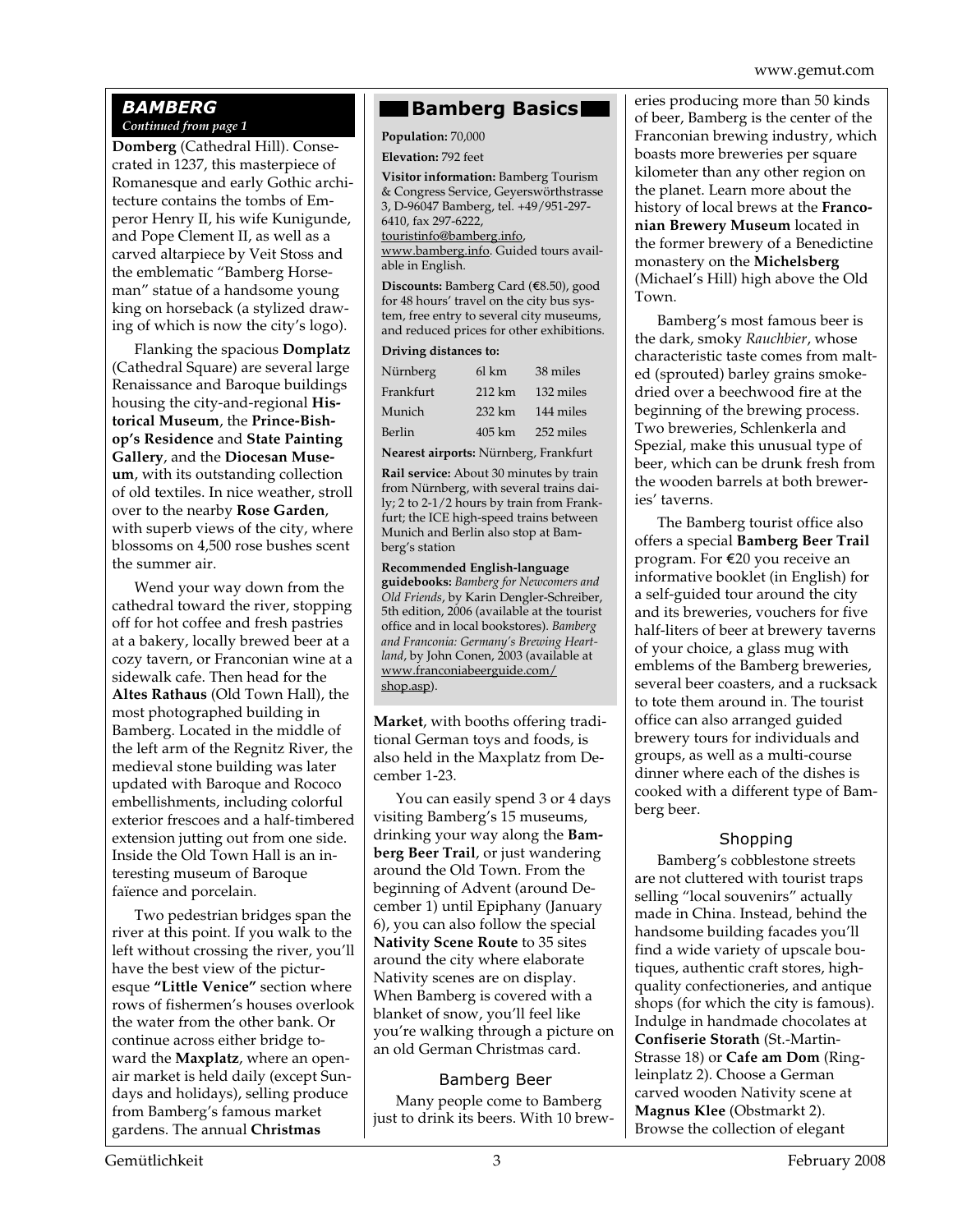small shops in the historic **Mohren Haus** (Obere Brücke 14), not far from the Old Town Hall. And buy some of Bamberg's locally made lace at **Bamberger Spitze** (Obere Sandstrasse 6). Its attractive tablecloths, runners, bookmarks, and holiday decorations are lightweight gifts to bring back from your trip to this captivating city.

## **Bamberg Hotels**

Each of these hotels is located in or near the center of Bamberg, making them convenient for exploring the city on foot. Reserve your hotel room in advance: Bamberg is a popular tourist destination, and the good hotels fill up quickly. If you travel by car, check in advance to see which hotels offer parking, and reserve a place when you book a room; do not assume that hotel parking will be available when you arrive. Several city parking garages near these hotels offer reasonable 24-hour daily rates.

Hotels are listed by price, from most expensive to least expensive, with breakfast included. All rooms have private toilets and bathtubs or showers, and most have telephone, television, and minibars. Check the hotels' websites for current rates, including special offers and bargain packages (for multi-night stays) at certain times of the year.

## Residenzschloss Bamberg

A member of the Welcome Hotel group, this four-star property combines Old World ambience with ultramodern comfort. Located on the Regnitz River, just across a pedestrian bridge from Bamberg's sleek new Konzert-und-Kongresshalle (Concert and Convention Center), this is where many worldrenowned musicians, singers, and actors stay when visiting the city.

The large, stately building dates from 1787, with a new addition constructed later in back. For nearly 200 years the original structure housed a hospital until it was turned into a luxury hotel in 1990. Its 184 spacious rooms are decorated in either modern or "romantic" (traditional)

style, with tile-and-marble bathrooms. Special "non-allergenic" rooms are available. Two elegant restaurants in the hotel serve a wide variety of well-prepared foods from abundant buffets to à la carte meals to fixed-price menus ranging from €14.50 to  $€68$ .

After a long day of sight-seeing, you can retreat to the hotel's authentic Baroque chapel, with its stained-glass windows and gilded altarpiece, for a few minutes of quiet contemplation or to hear the classical music concerts sometimes scheduled there.

**Contact:** Welcome Hotel Residenzschloss Bamberg, Untere Sandstrasse 32, D-96049 Bamberg, tel. +49/951/609-10, fax 6091-701, info@welcome-hotel-residenzschloss-bamberg.de, www.welcome-hotel-residenzschloss-bamberg.de Daily Rates: Singles €132-154, doubles ¤169-192

**Rating:** QUALITY 18/20, VALUE 16/20

Bamberger Hof Bellevue High ceilings and an elegant atmosphere characterize this restored four-story hotel built in 1896 and which features a bright, airy breakfast room with a large *Jugendstil* stained-glass window. Each of the 50 guestrooms is decorated in a different style, from classical to modern, European to Asian. (Number 402 is a very large room done up in Japanese decor). Some of the furniture is antique, including part of the proprietor's collection of Buddha statues. Original paintings and prints hang on the wall, and many of the rooms have comfortable divans and chairs, as well as tables and desks.

A rooftop terrace provides excellent views over the city. **Cafe Luitpold**, in the same building, is especially popular with Bambergers who come there for the special  $\epsilon$ 6.50 breakfast/brunch served daily (except Sunday) from 9am to 2pm, offering a choice of Scandinavian, Italian, English, Mexican, or Greek menus, with unlimited coffee refills. **Contact:** Hotel Bamberger Hof

Bellevue, Schönleinplatz 4, D-96407 Bamberg, tel. +49/951-985-50, fax 985-562, info@bambergerhof.de, www.bambergerhof.de **Daily Rates:** Singles €115, doubles  $€145-165$ 

**Rating:** Quality 16/20, Value 16/20

## Weinhaus Messerschmitt

A longtime favorite of travelers to Bamberg, this pretty, paleyellow hotel with blue-gray shutters and ornate window trimmings fits easily into the graceful architecture of the historic city. The same family has owned it since 1832. In 2006, the original 17-room hotel was completely renovated inside and expanded to include a new addition with 50 more rooms, an elevator, and air conditioning (only in the newer section). **EDITOR'<sup>S</sup> CHOICE**

Each room in the older part has its own decor. Number 33 is an attractive corner room, with plenty of light, decorated in German Biedermeier style. Number 37 is another charming double room with its own sitting area. Rooms in the new addition are bright and modern, yet cozy, with restful color schemes in light yellow and apricot. A copious breakfast buffet is served in the new, ultramodern dining room, and a fitness center and sauna are on the sixth floor.

A member of the Romantik-Hotel group, the four-star-rated Messerschmitt also has a very good restaurant located in the older part of the building (see Bamberg Restaurants, page 5).

**Contact:** Romantik-Hotel Messerschmitt, Lange Strasse 41, D-96047 Bamberg, tel. +49/951/297-800, fax 297-8029, Hotel-Messerschmitt@tonline.de, www.hotelmesserschmitt.de

**Daily rates:** Singles €85-95, doubles ¤130-195

**Rating:** QUALITY 16/20, VALUE 16/20

Hotel-Restaurant St. Nepomuk

Located directly over the river, on the site of an old mill, the St. Nepomuk offers all the comforts of modern accommodations in the heart of the historic city. Construct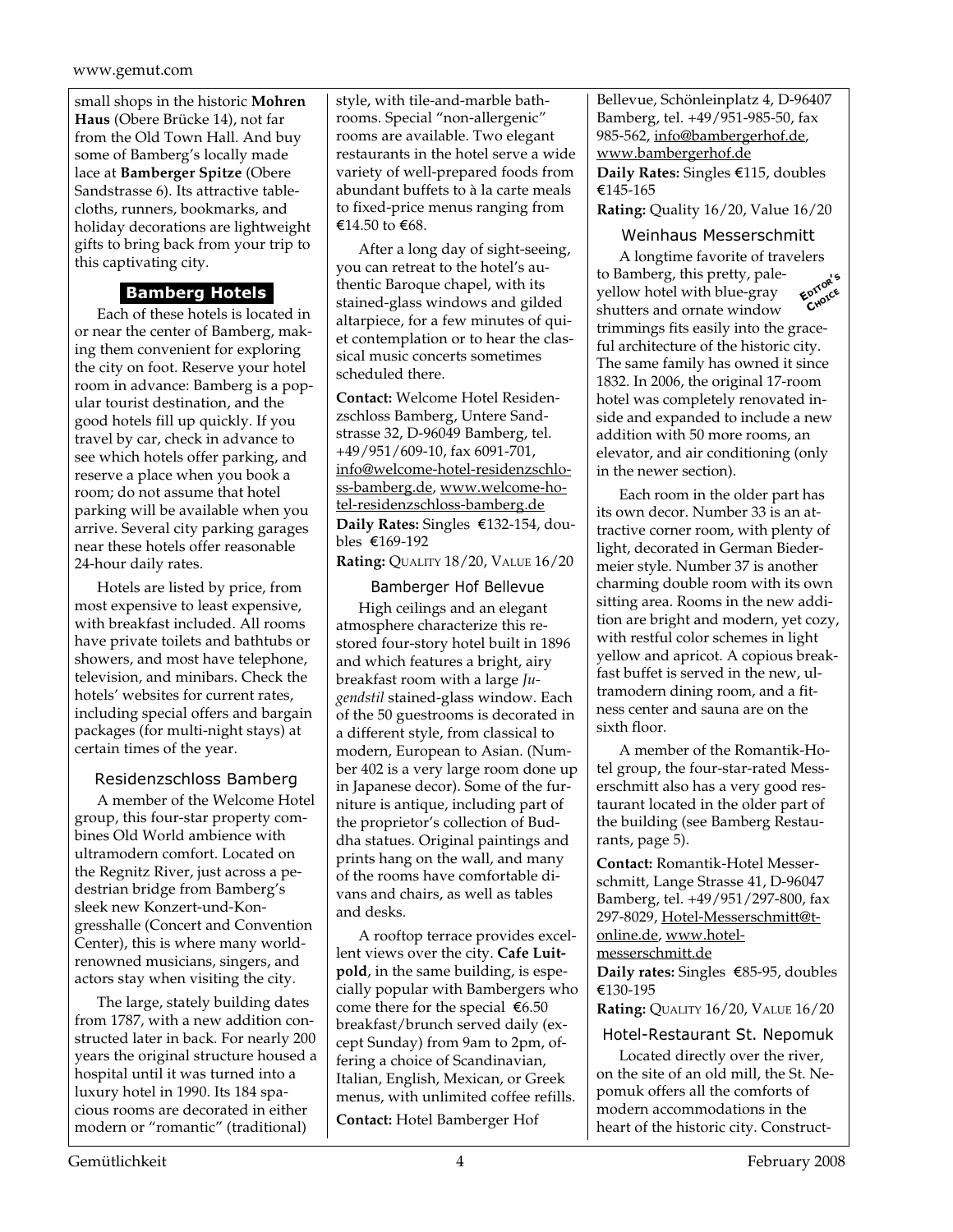ed in 1983, with an annex added later, the hotel was completely renovated in 2007. Its 47 rooms are furnished mainly in stark-but-tasteful modern style, and most overlook the river. Number 122 has a picturepostcard view of Bamberg's iconic Old Town Hall. The St. Nepomuk Restaurant is considered one of the best in Bamberg [see Bamberg Restaurants, below].

**Contact:** Hotel St. Nepomuk, Obere Mühlbrücke 9, D-96049 Bamberg, tel. +49/951-984-20, fax 984-2100, reservierung@hotel-nepomuk.de, www.hotel-nepomuk.de **Daily Rates:** Singles €80-90, doubles ¤130-140

**Rating:** QUALITY 16/20, VALUE 16/20

#### Hotel-Gasthof Wilde Rose

Occupying a 16th-century building that was also once a brewery, the 29-room Wilde Rose **EDITOR'<sup>S</sup>** is a nice, middle-class, family-owned hotel that offers good value for the money. Although simply furnished, the rooms are cheerful, bright, and comfortable. To avoid street noise, ask for a room on the back. No elevator, but the friendly staff will help carry your luggage. **CHOICE**

The Wilde Rose's rustic, woodpaneled restaurant is a favorite with locals (always a good recommendation), offering a wide variety of moderately-priced meals, with amplyportioned main dishes from  $\epsilon$ 8 to  $\epsilon$ 17.

**Contact:** Hotel Wilde Rose, Kesslerstrasse 7, D-96047 Bamberg, tel. +49/951-981-820, fax 220-71, info@hotel-wilde-rose.de, www.hotel-wilde-rose.de **Daily Rates:** Singles €65-75, doubles  $\epsilon$ 98

**Rating:** QUALITY 13/20, VALUE 15/20

#### Barockhotel am Dom

This small (19-room), pretty hotel in a historic building dating from the Middle Ages is only a twominute walk from Bamberg's Dom cathedral. Its carved wooden staircase leads to three floors of completely modernized rooms. The daily breakfast buffet is served in a cozy little room with a vaulted ceiling or outside on a small terrace in

good weather.

**Contact:** Barockhotel am Dom, Vorderer Bach 4, D-96049 Bamberg, tel. +49/951-540-31, fax 540-21, info@barockhotel.de, www.barockhotel.de **Daily Rates:** Singles €67, doubles ¤93

## **Rating:** QUALITY 14/20, VALUE 16/20

#### Altstadt-Hotel Weierich

The dark, somewhat cluttered lobby here is a deceptive introduction to the large, high-ceiling rooms on the two floors above. Three old houses were combined to make this 25-room hotel, whose accommodations vary in size, although most rooms are large with tall windows that let in plenty of light. Half are decorated in modern style, and the others are more traditional. Several rooms have beds for three people, and a large suite with kitchen sleeps six. Ask for a quiet room away from the street side. Bottled drinks (water, sodas, beer) are available for  $\epsilon_1$ from a cool case in the lobby.

The adjacent **Gasthof Weierich** is one of the oldest eating places in the city, with dark wood wainscoting, stained-glass windows, and carved wooden chairs—an appropriate atmosphere in which to sample well-prepared traditional Franconian foods and regional wines.

**Contact:** Hotel Weierich, Lugbank 5, D-96049 Bamberg, tel. +49/951/ 9170-0777, fax 9170-0887, info@hotel-weierich.de, www.hotelweierich.de.

**Daily Rates:** Singles €54, doubles ¤79

**Rating:** QUALITY 14/20, VALUE 16/20

#### **Bamberg Restaurants**

#### Schlenkerla

Several of Bamberg's breweryrestaurants offer good solid meals, at reasonable prices, to accompany the city's wellknown beers. Not to be missed is the historic, centuries-old Schlenkerla, with its dark-wood interior and special smoke-flavored *Rauchbier*. Popular with locals and tourists alike, the Schlenkerla attracts cus-**EDITOR'<sup>S</sup> CHOICE**

tomers of all classes, from the mayor to university students, from visiting dignitaries to workmen in overalls.

Don't be bashful about sharing a table with other diners in any of the four eating areas, from the small room where the smoky beer is tapped from old-fashioned wooden barrels to the larger, vaulted-ceiling dining room in a former medieval Dominican monastery chapel. From August to October, in nice weather, you can also sit outside in the adjacent beer garden.

The simple menu is the same wherever you eat: hearty Franconian foods, some of them cooked with *Rauchbier*. Try the Bamberg-style Onion with Smoky Beer Sauce  $(\text{\textsterling}7.30)$ , a big onion stuffed with ground pork and bacon, garnished with the restaurant's special beer sauce, and served with mashed or boiled potatoes. The caraway-spiced Franconian Pig's Knuckle is roasted until the skin in crackly-crisp, then served with a smoky beer sauce  $(€9.30)$ . The chef also recently invented his own Schlenkerla sausage, made with a mixture of pork, beef,

#### **Key Websites for the Traveler**

**• www.gemut.com** Gateway site for travelers to Germanic Europe, including car rental, rail passes, hotel bookings, traveler feedback, travel tips, and past issues (free access to back issues for subscribers; see log-on info on page 2).

**• www.viamichelin.com** The Michelin database of hotels and restaurants, plus great interactive trip planning tools

**• www.travelessentials.com** Guidebooks, maps, travel accessories, luggage, all at 10 percent off for subscribers. Use discount code gemut2006.

**• www.webflyer.com** Informative frequent-flyer forums make this a must for air travelers

**• bahn.hafas.de/bin/query.exe/en** German rail website, with train schedules throughout Europe, as well as Germany

**• www.sbb.ch/index\_e.htm** Swiss and European rail schedules

**• www.ski-europe.com** Top Web resource for skiers with much data on Alpine resorts

**• www.myswitzerland.com** Website of Switzerland's national tourist authority

**• www.germany-tourism.de** Germany's national tourist authority

**• www.austria.info/us** Austria's national tourist authority

**• www.historicgermany.com** Website for an alliance of historic German cities

**• www.thetravelinsider.info** Info on electronic devices used by travelers — cell phones, computers, etc.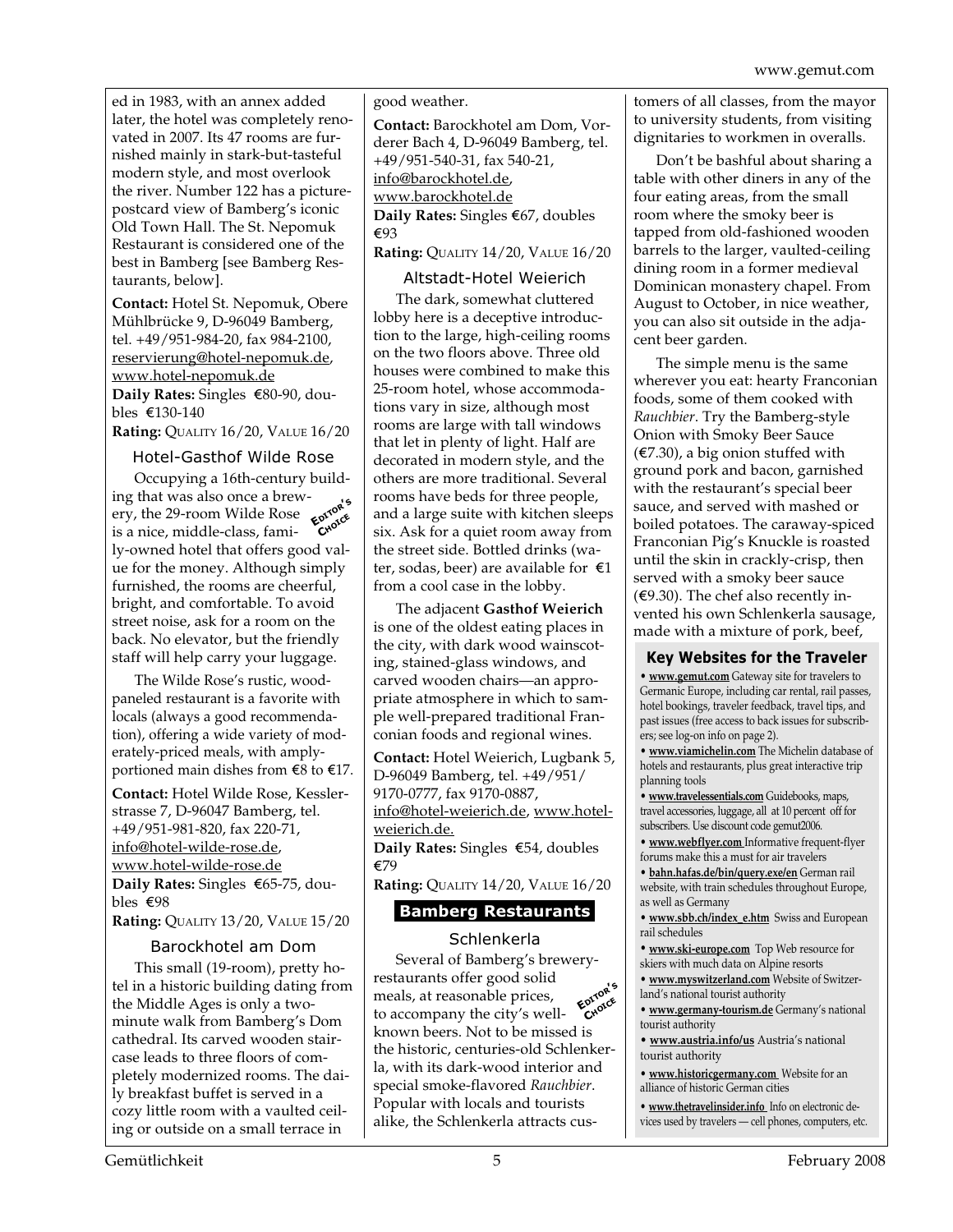spices, and *Rauchbier*, served with Franconian-style sweet cabbage and rye bread.

Lunch is the best time for a full meal here because the kitchen sometimes runs out of daily specials later in the afternoon. But stop in any time between 9:30am and 11:30pm for a glass (or more!) of the unique dark *Rauchbier* (€2.20 for a half-liter), along with an order of Schlenkerla Cheese ( $\epsilon$ 4.90), a rich combination of Camembert, butter, onions, caraway, and paprika, to spread on slices of dark bread.

A kiosk in the restaurant also sells *Rauchbier*-related souvenirs, including beer coasters with the brewery logo, *Rauchbier* Schnapps (distilled liquor), dark chocolate truffles with a *Rauchbier*-cream filling, and bottles of the smoky beer to go.

**Contact:** Schlenkerla, Dominikanerstrasse 6, D-96049 Bamberg, tel. +49/951-560-60, fax 540-19, www.schlenkerla.com. Proprietors: Family Trum.

**Rating:** QUALITY 13/20, VALUE 16/20

#### Klosterbräu

One of the oldest existing brewery in Bamberg, Klosterbräu dates from 1333. Several historic buildings on the premises have been combined to make an attractive brewery-restaurant serving a good selection of typical Franconian dishes to accompany freshly brewed darkand pale-colored beers ( $\epsilon$ 2.20- $\epsilon$ 2.90 for a half-liter). Full meals are offered from 11:30am to 2pm, and from 5pm to 11pm, but substantial sausage-cheese-and-bread platters (€3.10- €5.50) can be ordered throughout the day.

The daily menu features dishes such as roast pork with sauerkraut and dumplings ( $E$ 7.10); Franconian sauerbraten (marinated, pot-roasted beef) with red cabbage and dumplings ( $E$ 7.80); rumpsteak with dark beer sauce, fried potatoes, and salad  $(E12.50)$ ; and warm apple strudel with vanilla ice cream  $(€3.50)$ .

**Contact:** Brauerei-Gastätte-Klosterbräu, Obere Mühlbrücke 1 – 3, D-96049 Bamberg, tel. +49/951-522-65, fax 500-274, mail@klosterbraeu.de, www.klosterbraeu.de. Proprietor: Anne-Rose Braun-Schröder. **Rating:** QUALITY 12/20, VALUE 15/20

Mahrs-Bräu-Keller

Situated high on a hill above the city, this cozy beer tavern, with its large, pleasant beer garden, is a mecca for people who like to eat fine food in informal surroundings. Chef Burkhard Michel uses fresh seasonal ingredients from local producers to create a high-quality menu that changes daily. **EDITOR'<sup>S</sup> CHOICE**

Michel has also designed a special Mahrs beer menu, each course made with a different beer and served with a glass of the same beer used in that particular dish. Starting with an aperitif made from Campari, Cinzano, and Mahrs Pils beer, the meal progresses from mixed green salad with wheat-beer dressing to beer soup with garlic croutons, catfish fricassee with smokybeer sauce, stuffed pork loin with another kind of beer sauce, and batter-fried apple rings with malt-beer sabayon for dessert, followed by a glass of Mahrs Bierschnapps (liquor distilled from strong beer). Although the complete beer menu is available only for groups of 20 or more ( $€46$  per person, reserve in advance), some of these dishes also appear on the daily menu. (Contact the restaurant to see if you can join a group that already has a reservation for the special beer dinner.)

For a lighter meal in the beer garden, order the excellent "K. und K. Bratwurst," two large sausages seasoned with garlic and caraway and served with sauerkraut ( $E$ 7.20), or the Bamberger Bierkeller Pizza cooked outdoors in a wood-fired oven ( $$8.90$ ). Beer prices range from €2.20 to €2.50 for a half-liter.

Open daily except Monday, beginning at 5pm; Sundays and holidays, open 11:30am to 2pm

**Contact:** Mahrs-Bräu-Keller, Oberer Stephansberg 36, D-96049 Bamberg, tel. +49/951-534-86, fax 511-59, b.michel@mahrsbraeu-keller.de, www.mahrsbraeu-keller.de. Propri-

#### etor: Burkhard Michel. **Rating:** QUALITY 16/20, VALUE 18/20

## Restaurant St. Nepomuk

To taste some of the new trends in German cuisine prepared by a young chef with international experience, dine at this highly-rated restaurant. In the sleekly modern main dining room that juts over the river like the prow of a ship, you can indulge in chef Alexander Grüner's special Gourmet Menu (€49 for 4 courses,  $\epsilon$ 58 for 5 courses) showcasing seasonal ingredients combined in innovative ways. The six-course Tasting Menu includes a palate cleanser of Franconian cherry sorbet with black currant sauce, between the fish and meat servings ( $€83$  with wines to match each course,  $€68$ without wines included).

On the regular menu, fish main dishes can also be ordered in smaller portions as entrees ( $E$ 14-18). Start your meal with Maine-Lobster Bisque with Truffle Shavings  $(€10)$ and end with one of the restaurant's homemade ice cream or sorbet desserts ( $\epsilon$ 6-9) or a selection of awardwinning German raw milk cheeses  $(€9)$ . The menu changes every four to six weeks, based on the season, and there is an extensive international wine list.

**Contact:** Restaurant St. Nepomuk, Obere Mühlbrücke 9, D-96049 Bamberg, tel. +49/951-984-20, fax 984- 2100, reservierung@hotelnepomuk.de, www.hotelnepomuk.de. Proprietors: Family Grüner.

**Rating:** QUALITY 17/20, VALUE 15/20

## Weinhaus Messerschmitt

The restaurant at Hotel Messerschmitt has long been considered one of the best in Bamberg. Dine in the cozy traditional Hubertusstübe, with dark wood paneling, wooden tables, and carved chairs; in the elegant main dining room, with white tablecloths and plush oriental rugs; or outdoors in the small, enclosed garden, with its gurgling fountain and flagstone floor. **EDITOR'<sup>S</sup> CHOICE**

Selections on the three-course Regional Menu (€28.50) include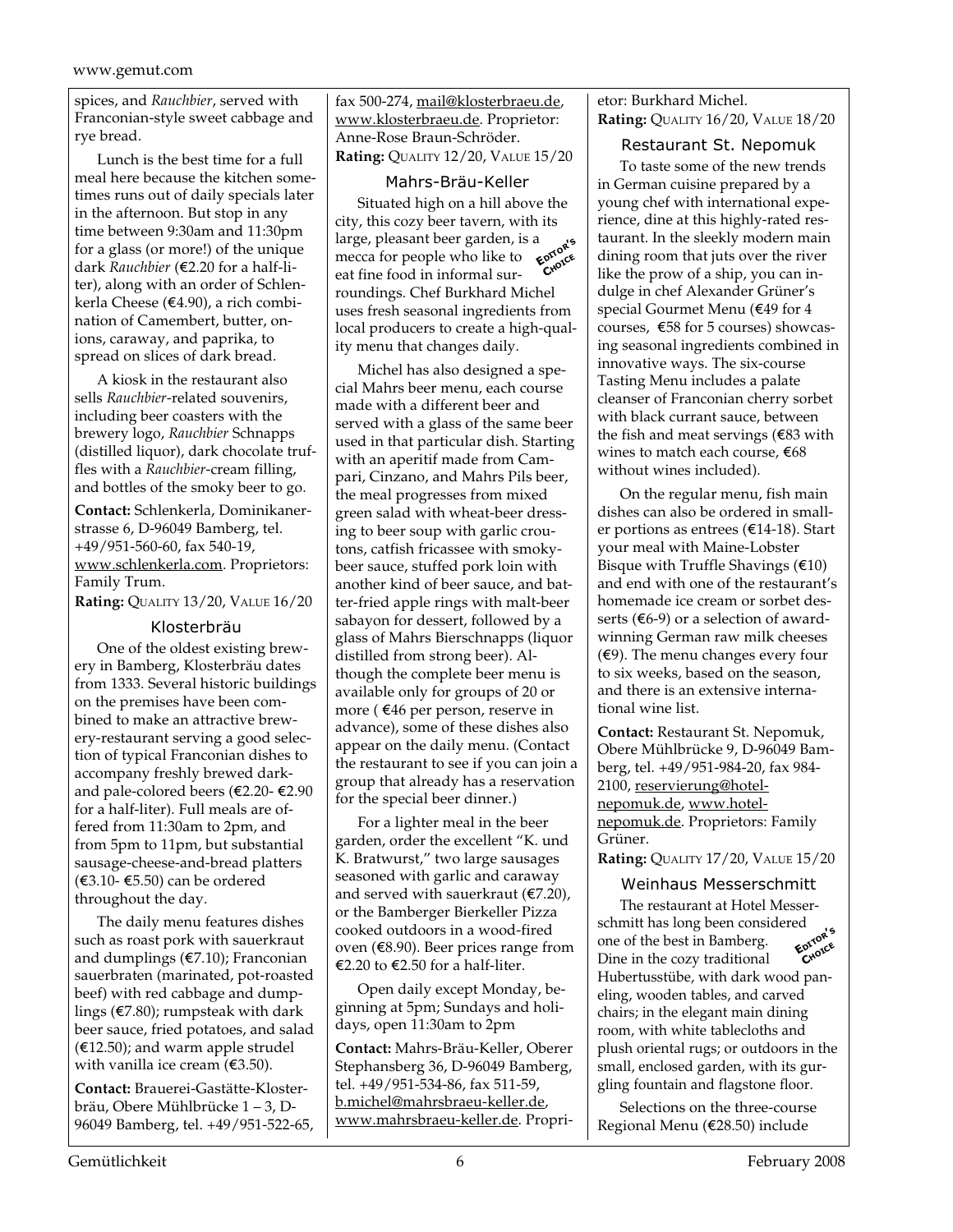cream of fennel soup, excellent stuffed pork filet, and Franconian Camembert-style goat cheese. A five-course Jahreszeiten-Menü (€52) features dishes made with seasonal ingredients. Franconian specialties on the regular menu include boneless duck in raspberry-honey sauce with red cabbage and dumplings  $(£18)$  and veal with shellfish sauce and artichokes ( $E$ 22). Finish with a trilogy of house-made sorbets  $(\text{\textsterling}7.50)$  or the gratin of red currants with seasonal fruits  $(€8)$ . The large wine list includes several high-quality regional Franconian white wines.

**Contact:** Romantik-Hotel Messerschmitt, Lange Strasse 41, D-96047 Bamberg, tel. +49/951/297-800, fax 297-8029, Hotel-Messerschmitt@tonline.de, www.hotelmesserschmitt.de **Rating:** QUALITY 17/20, VALUE 16/20

#### *AUSTRIA RED GUIDE Continued from page s*

E30. These are Europe's best values in fine dining.

**• Bib Hotels:** This outstanding Red Guide feature identifies some 80 hotels it considers "good accommodation at moderate prices," under 90 euros for a double room. Our experience with Bib hotels has been almost universally positive.

**• "Red" Markings:** A further device Michelin uses to single out establishments that it regards as "particularly pleasant or restful" is to show the hotel and/or restaurant symbol in red.

**• Quiet and Very Quiet Hotels:** Quiet hotels are noted by a small rocking chair symbol. A red rocking chair marks those that are considered "very quiet" or secluded.

**• Locator Maps:** The power of the guide is embodied in a dozen pages of maps at the back of the book. They comprise the whole of Austria and are spotted with all the above-mentioned "best places" symbols. Crave a great meal? Check the maps to find the nearest starred or Bib Gourmand restaurant. Need a good but inexpensive hotel? Check the maps, there's probably a Bib hotel within a 30-

## **THE NEW BLOG: HTTP://THEEUROPETRAVELER.COM**

TheEuropeTraveler.com is yet another *Gemütlichkeit* info source. There is a new post or news item almost every day at this site and comments are welcome. You can also sign up to receive each new post via email. That way it will just pop up in your in-box. The emphasis is on car rental, rail travel, hotels, and money issues. Here are just a few of the stories:

• Should I rent or lease a car in Europe?

• Rail pass vs. rental car: why the car may be better in '08.

• Soft demand for European travel could create deals in '08.

• Why your US\$100 bill may not be accepted by European banks.

• The myth of the full-size rental car in Europe.

• How to save big money on European hotel bookings.

• Just how expensive is Europe?

• Why you shouldn't book your

European rental car in euros.

#### minute drive.

The highlighting of special places is just the beginning for this great resource. Here are some of its useful features:

• Town listings include contact info for the local tourist office including email address, driving distance to Vienna and selected cities in the region; major sight-seeing attractions including Michelin's star rating for each; contact info for nearby golf courses; population; altitude; number of ski lifts; postal codes; Michelin map coordinates, and more.

• On pages 60-67 is a list of wellness hotels alphabetized by city.

• The listing for larger cities includes a town map spotted with major sightseeing attractions and hotels.

• A red grape bunch symbol identifies restaurants with good wine lists.

• Glossary of Austrian cuisine. *Kren* is horseradish. *Heuriger* is new wine but *Huerige* is new potatoes.

• Get a free extra day on your Eurail Pass.

• Berlin hotels: the worst of deals the best of deals.

• Rental car drivers beware: Visa CDW/theft insurance loophole could cost you \$\$\$.

• Ten costly mistakes made by European travelers.

• The most dangerous European countries for drivers.

• What a Swiss Pass does that the Eurail Pass does not.

• The problem with online European car rental brokers.

• A review of Virgin Atlantic's Upper Class.

• Pickpockets in Brussels: a firsthand experience.

• Driving in Europe: GPS vs. good maps.

• London's new St. Pancras Eurostar station: already too crowded?

•Amazingly bad food at a longtime Regensburg favorite.

• Chart of school holidays in each province.

• Map of winter resorts plus a list that includes phone numbers, altitude, number of lifts and other info.

• A chart with international phone dialing codes.

Here are a few items from the guide that caught our eye:

• In Vienna, the centrally-located, 16-room **Hotel Hollmann Beletage** (www.hollmann-beletae.at), a couple of blocks east of Stephansdom, gets Michelin's "red" (particularly pleasant) designation and, starting at  $\epsilon$ 140 double, is priced well below similarly located hotels in its category.

• Vienna restaurants that merit Bib Gourmand status are **Vestibühl** (Dr. Karl Lueger-Ring 2, tel. 01/532 49 99, restaurant@vestibuel.at, www.vestibuel.at); **Mezzo** (Esteplatz 6, tel. 01/7155148, mezzo@mezzo.cc); **Fadinger** (Wipplingerstrasse 29, tel. 01/5334341, restaurant@fadinger.at, www.fadinger.at); **Artner** (Floragasse